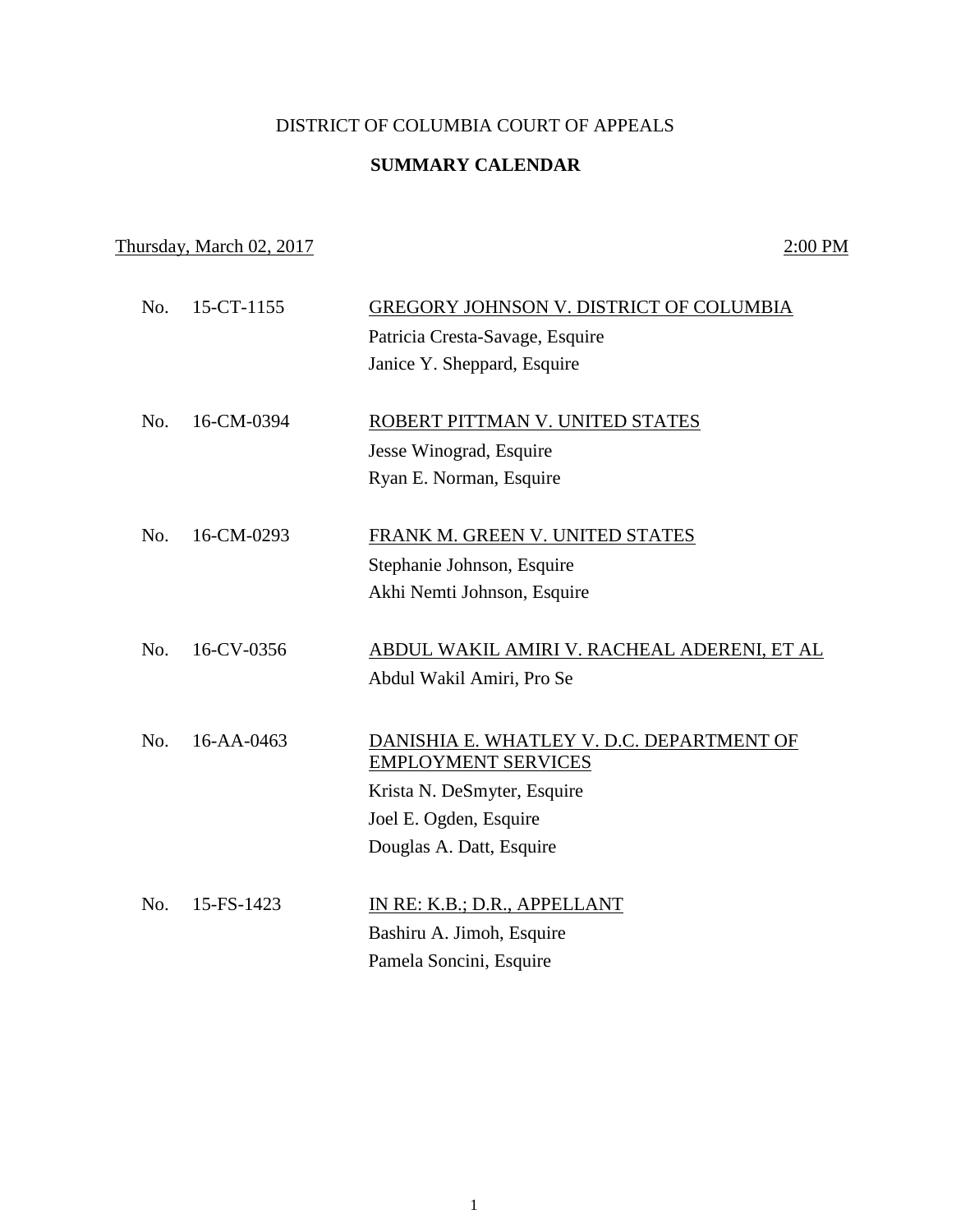| No. | 14-CO-0924 | ROSS WILTSHIRE V. UNITED STATES<br>Montrell L. Scaife, Esquire |
|-----|------------|----------------------------------------------------------------|
|     |            |                                                                |
|     |            | Alissa Kempler, Esquire                                        |
| No. | 13-CF-1281 | DAVON HOLMES V. UNITED STATES                                  |
|     |            | Joseph A. Virgilio, Esquire                                    |
|     |            |                                                                |
|     |            | Anne Y. Park, Esquire                                          |
| No. | 15-CO-0363 | CORDELL SMITH V. UNITED STATES                                 |
|     |            | David Benowitz, Esquire                                        |
|     |            | Jennifer B. Loeb, Esquire                                      |
|     |            |                                                                |
| No. | 15-CV-0814 | ABDUL AMIRI V. KOLA WOLE ADERENI                               |
| No. | 15-CV-1181 | ABDUL AMIRI V. KOLA WOLE ADERENI, ET AL                        |
| No. | 15-CV-1273 | ABDUL AMIRI V. KOLA WOLE ADERENI, ET AL                        |
| No. | 15-CV-1324 | ABDUL AMIRI V. KOLA WOLE ADERENI                               |
| No. | 16-CV-0011 | <u>ABDUL AMIRI V. KOLA WOLE ADERENI</u>                        |
| No. | 16-CV-0193 | <u>ABDUL AMIRI V. KOLAWOLE ADERENI</u>                         |
|     |            | Abdul Amiri, Pro Se                                            |
|     |            | George Doumar, Esquire                                         |
|     |            | John Michael Malec, Esquire                                    |
|     |            |                                                                |
| No. | 10-BG-0200 | IN RE: KELLY A. CROSS                                          |
|     |            | <b>BAR REGISTRATION NO. 500189</b>                             |
|     |            | William R. Ross, Esquire                                       |
|     |            | Kelly A. Cross, Pro Se                                         |
|     |            |                                                                |
| No. | 16-AA-0576 | FAHAD N. AL-KHATAWI V. D.C. DEPARTMENT                         |
|     |            | <b>EMPLOYMENT SERVICES</b>                                     |
|     |            | David M. Snyder, Esquire                                       |
|     |            | Joseph C. Veith, Esquire                                       |
|     |            |                                                                |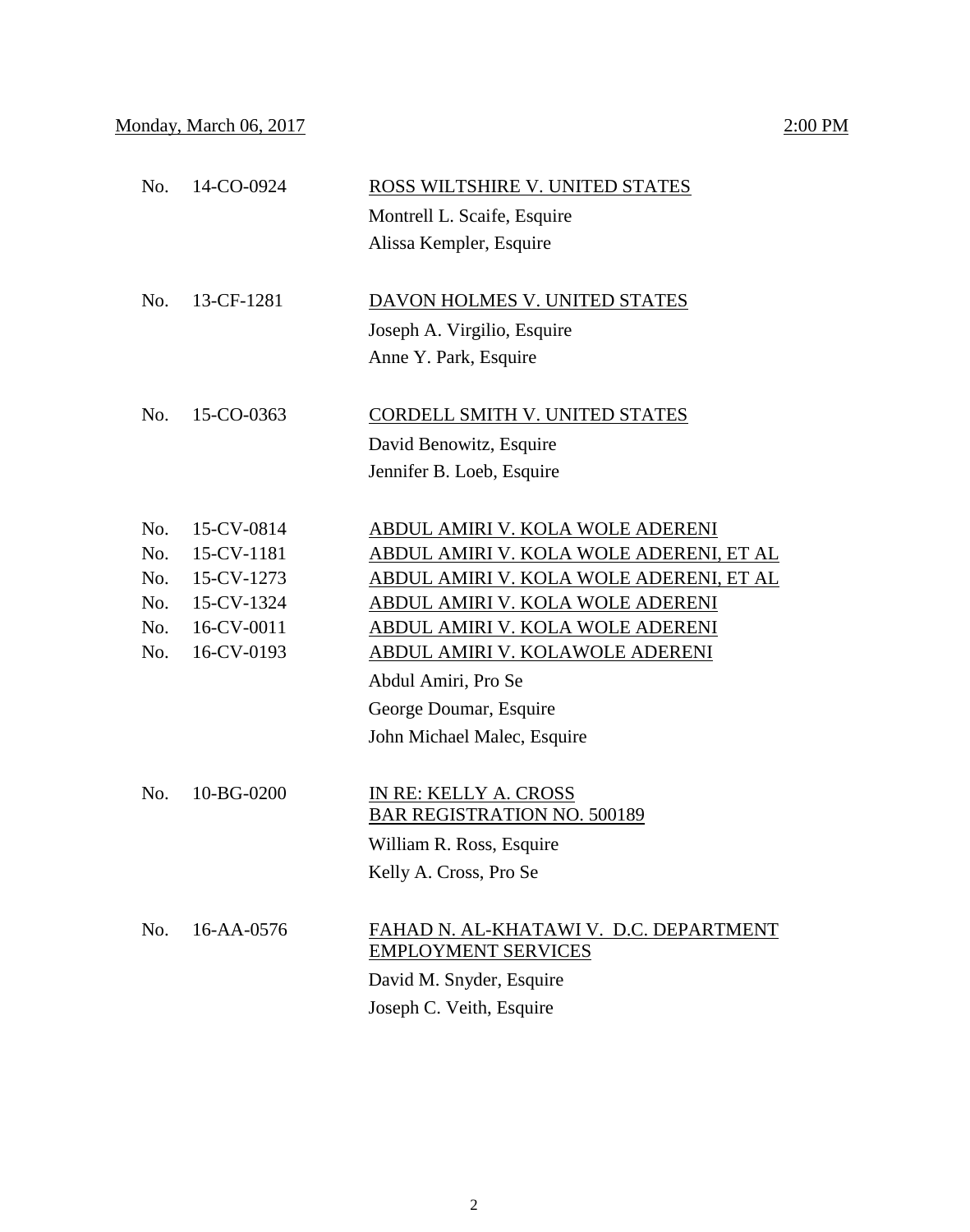Wednesday, March 22, 2017 2:00 PM

| No. | 16-CM-0250                | FRANCE NKIRU OSAMOR V. UNITED STATES                            |
|-----|---------------------------|-----------------------------------------------------------------|
|     |                           | Cory Lee Carlyle, Esquire                                       |
|     |                           | Ryan E. Norman, Esquire                                         |
| No. | 16-CM-0225                | <b>MARVIN E. WILSON V. UNITED STATES</b>                        |
|     |                           | Jesse Winograd, Esquire                                         |
|     |                           | Kristina L. Ament, Esquire                                      |
| No. | 16-CM-0290                | RAFEEQ ABDUL-RAHIM PORTER V. UNITED STATES                      |
|     |                           | William Kovatch, Esquire                                        |
|     |                           | Priya Naik, Esquire                                             |
| No. | 16-AA-0429                | FRANCES LEE V. D.C. DEPARTMENT OF EMPLOYMENT<br><b>SERVICES</b> |
|     |                           | David J. Kapson, Esquire                                        |
|     |                           | Sarah M. Burton, Esquire                                        |
| No. | 16-FM-0554                | NANCY M. SOSTARIC V. STJEPAN SOSTARIC                           |
|     |                           | Nancy M. Sostaric, Pro Se                                       |
|     |                           | Stjepan Sostaric, Pro Se                                        |
| No. | 16-CV-0097                | DAVID NUYEN, ET AL V. ISELA RAMIREZ                             |
|     |                           | Daniel M. Wemhoff, Esquire                                      |
|     |                           | James C. Altman, Esquire                                        |
|     | Wednesday, March 29, 2017 | 2:00 PM                                                         |
| No. | 16-CM-0292                | <b>GABRIELLE C. JACKSON V. UNITED STATES</b>                    |

No. 16-CM-0292 **GABRIELLE C. JACKSON V. UNITED STATES** Jeffrey L. Light, Esquire Kristina M. Wolf, Esquire